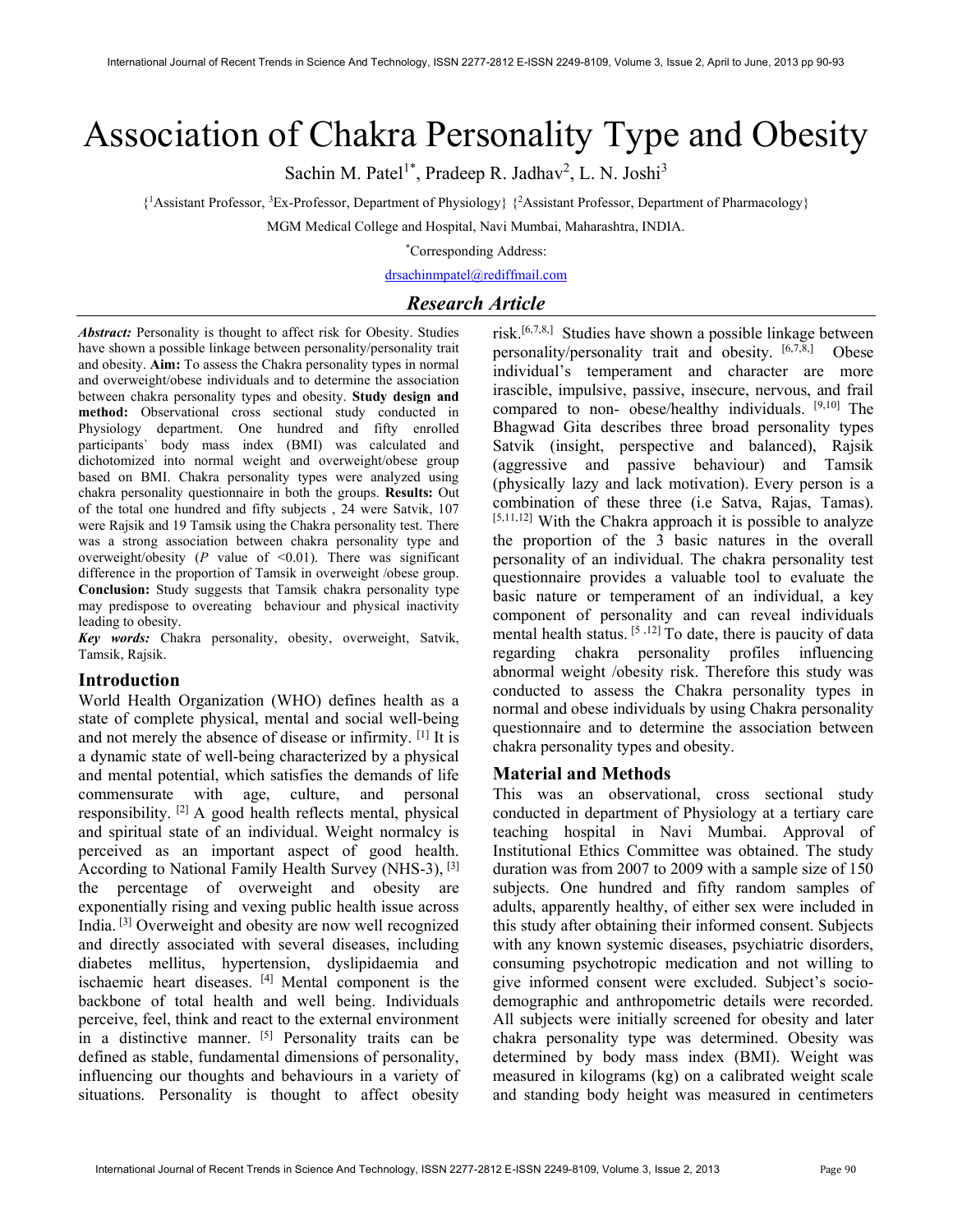(cm) without shoes with the use of height stand with shoulders in relaxed position and arms hanging freely. Body Mass Index (BMI) was calculated as body weight in kilograms divided by square of body height in meters. Based on the BMI value the subjects were divided into two groups. Subjects with BMI < 25 were included in Normal /Reference weight group and those with BMI >25 were included in Overweight/ Obese group. Chakra Personality type of the subjects in both groups was evaluated using the English version of Chakra personality test questionnaire [12] and the responses obtained. Based on the number of prominent, adequately functional and weak chakras, subjects were classified into Satvik, Rajsik and Tamsik chakra personality type/ dimension.

Statistical Analysis: Descriptive statistics were performed. Data was entered and analyzed with Statistical Package for Social Sciences (SPSS) 17.0 version. Values were expressed as percentage or mean +SD as applicable. Chi Square test for association between attributes was used and Z test for difference in proportion .Significance level was set at 5%.

#### Results

Total number of subjects analyzed in this study was one hundred and fifty. The subjects were then dichotomized into normal/reference weight group (n=112) and overweight/obesity group (n=38) based upon BMI values. Table 1 shows the descriptive anthropometric data in the two groups.

| Parameter                                                             | Group               | <b>Minimum</b> | <b>Maximum</b> | $Mean \pm SD$    |  |  |
|-----------------------------------------------------------------------|---------------------|----------------|----------------|------------------|--|--|
| Age (Years)                                                           | Normal Weight       | 20             | 44             | $24\pm4$         |  |  |
|                                                                       | Over weight / Obese | 20             | 42             | $29 + 7$         |  |  |
| Weight (kg)                                                           | Normal Weight       | 40             | 78             | $57 + 9$         |  |  |
|                                                                       | Over weight / Obese | 60             | 98             | $74 \pm 10$      |  |  |
| Height (cm)                                                           | Normal Weight       | 141.5          | 180            | $162.7+9$        |  |  |
|                                                                       | Over weight / Obese | 140            | 182            | $165.8 \pm 9.5$  |  |  |
| BMI                                                                   | Normal Weight       | 16.41          | 24.83          | $21.32 \pm 2.4$  |  |  |
|                                                                       | Over weight / Obese | 25             | 37.03          | $26.97 \pm 2.92$ |  |  |
| Normal /reference weight( $n = 112$ ), Overweight/ Obese ( $n = 38$ ) |                     |                |                |                  |  |  |

Table 1: Descriptive anthropometric measurement in the two groups

Out of the total150 subjects , 24 were Satvik, 107 were Rajsik and 19 Tamsik using the Chakra personality test. Table 2 shows the chakra personality types (Satvik, Rajsik and Tamsik ) in normal weight group and overweight/Obese group and their association. There was a strong association between chakra personality type and overweight/obesity with a  $P$  value of <0.01. In the normal weight group 16.7% (n=18) were Satvik and in the overweight/obese group 15.78% (n=6) were Satvik (figure 1 and table 3) and there was no significant difference in the proportion of Satvik ( $Z=0.041, P>0.05$ ). In the normal weight group 76.79% (n=86) were Rajsik and in the overweight/obese group 55.26% (n=21) were Rajsik (figure 1 and table 3) and there was significant difference in the proportion of Rajsik ( $Z=2.392, P<0.05$ ). In the normal group  $7.14\%$  (n=8) were Tamsik and in the overweight/obese group 28.94% (n=11) were Tamsik (figure 1 and table 3) and there was significant difference in the proportion of Tamsik (Z=-2.814,  $P \le 0.05$ ).

Table 2: Analysis of comparison of normal weight and overweight/obese groups and their association with chakra personality types Chakra Personality Type \* BMI Cross tabulation

| Chakra                                                                        | <b>Body Mass Index</b>          |                                     |                         |  |  |
|-------------------------------------------------------------------------------|---------------------------------|-------------------------------------|-------------------------|--|--|
| <b>Personality</b><br>Type                                                    | <b>Normal Weight</b><br>$n=112$ | <b>Overweight / Obese</b><br>$n=38$ | <b>Total</b><br>$n=150$ |  |  |
| Satvik                                                                        |                                 |                                     | 24                      |  |  |
| Rajsik                                                                        | 86                              | 21                                  | 107                     |  |  |
| Tamsik                                                                        |                                 |                                     |                         |  |  |
| Chi-square = 12.494, Degree of freedom= 2, P value < 0.01, Highly significant |                                 |                                     |                         |  |  |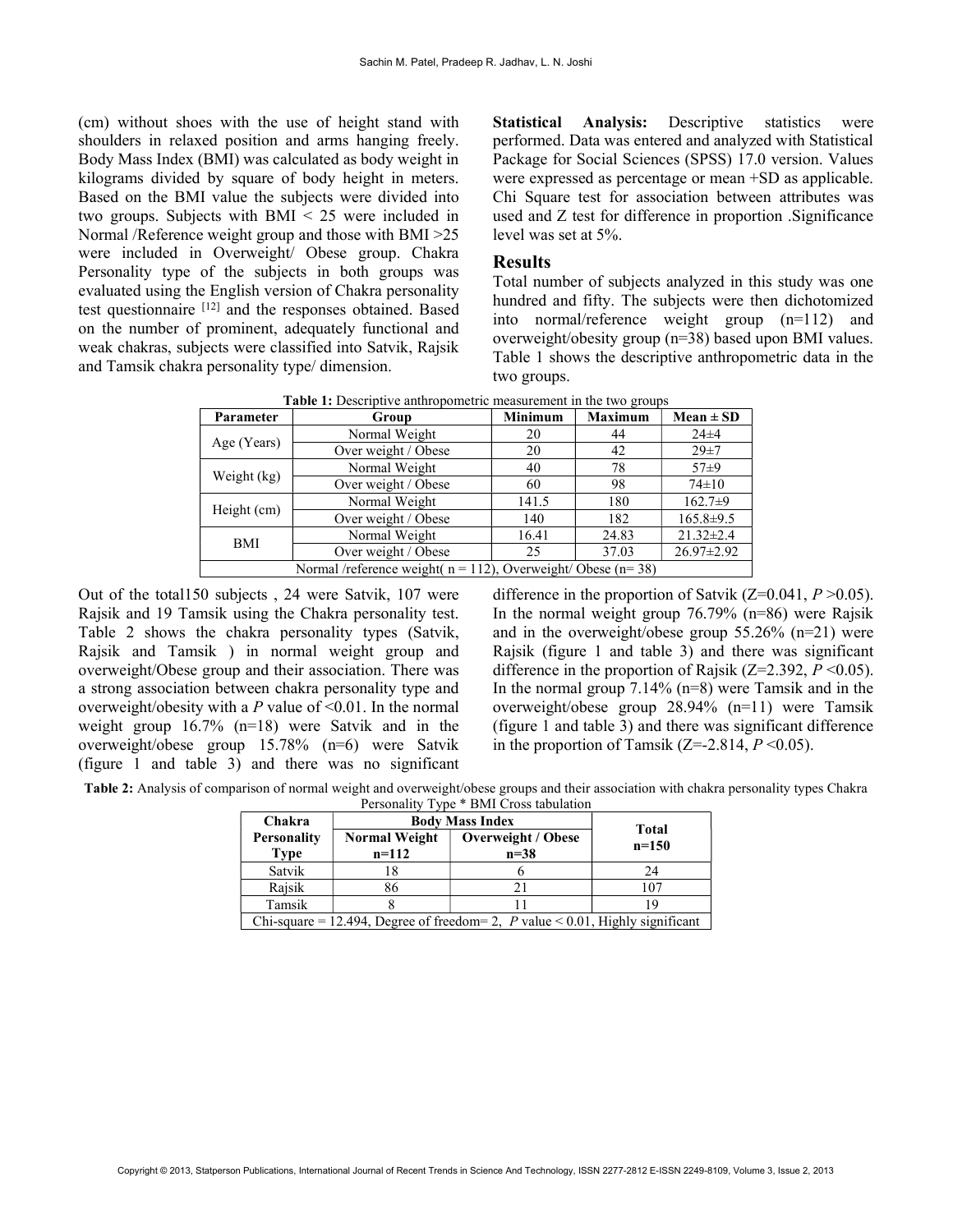

Figure 1: Showing Chakra personality distribution by BMI

| Chakra<br>personality type | Normal weight<br>group | P1(%) | Overweight/<br>obese group | <b>P2</b><br>(%) | <b>Z</b> Value |
|----------------------------|------------------------|-------|----------------------------|------------------|----------------|
| Satvik                     |                        | 16.7  |                            | 15.78            | 0.041          |
| Raisik                     | 86                     | 76.79 |                            | 55.26            | 2.392          |
| Tamsik                     |                        | 7.14  |                            | 28.94            | $-2.814$       |
| Total                      | 12                     | 100   | 38                         | 100              |                |

Table 3: Showing test of significance (proportional Z test)

# **Discussion**

A performance based psychological technique enables a study of underlying personality aspects affecting behaviour. Chakra personality test is a good predictor of overall personality. Several other tests have been used to determine persoanlity traits in different studies. The Temparement and Character Inventory (TCI) and Karolinska scale of personality (KSP) have been widely used to assess personality traits in obese. [13,14,15] In the present study personality analysis of the two groups (normal weight and overweight/obese) was compared using chakra personality test. The relationship between personality and obesity can be viewed in 3 possible ways 1) Personality predisposes to overeating and /or a physically inactive life style resulting in weight gain. 2) Being obese itself may have an effect on personality because of social embarrassment and negative self image which leads to mental weakness or psychasthenia. 3) Complex interaction between personality and obesity itself. In this study we found a strong association between personality types and obesity by using Chakra personality test, which is similar to observation of earlier studies that have documented the association between personality traits and Obesity. [7,8,9,10,13,14,15] There are 3 chakra personality types. Persons with Satvik personality are equanimous, serine and poised, those wth Rajsik are passionate, desiourus and agitated, and Tamsik are steeped in total ignorance and inertia and lead a dull and inactive life. [5,12] In this study with the chakra In this study with the chakra personality test , percentage of Satvik personality type in normal weight group and overweight/obese group was

almost the same and that of Rajsik personality type was 76.8% in the normal weight group and 55.3 % in overweight/obese group (table 3). The percentage of subjects with Tamsik personality type was 7.1 % in the normal weight and 28.9% in overweight/obese group. Statistically, "Z" values for Rajsik and Tamsik personality types between normal weight and overweight/obese group are 2.392 and -2.814 respectively which is statistically significant. This suggests that Tamsik personality type may predispose to overeating behaviour as well as indolence, psychasthenia and physical inactivity leading to obesity.

## Conclusion

Study suggests that Tamsik chakra personality type may predispose to overeating behaviour and physical inactivity leading to obesity.

## Acknowledgement

Mr. Pandurang Thatkar for his valuable biostatistical support.

## References

- 1. WHO. Preamble to the Constitution of the World Health Organization as adopted by the International Health Conference, New York, 19-22 June 1946, and entered into force on 7 April 1948.
- 2. Bircher J. Towards a dynamic definition of health and disease. Med. Health Care Philos 2005;8:335-41.
- 3. International Institute for Population Sciences (IIPS) and Macro International. 2007. National Family Health Survey (NFHS-3), 2005–06: India: Volume I. Mumbai: IIPS http://pdf.usaid.gov/pdf\_docs/PNADK385.pdf